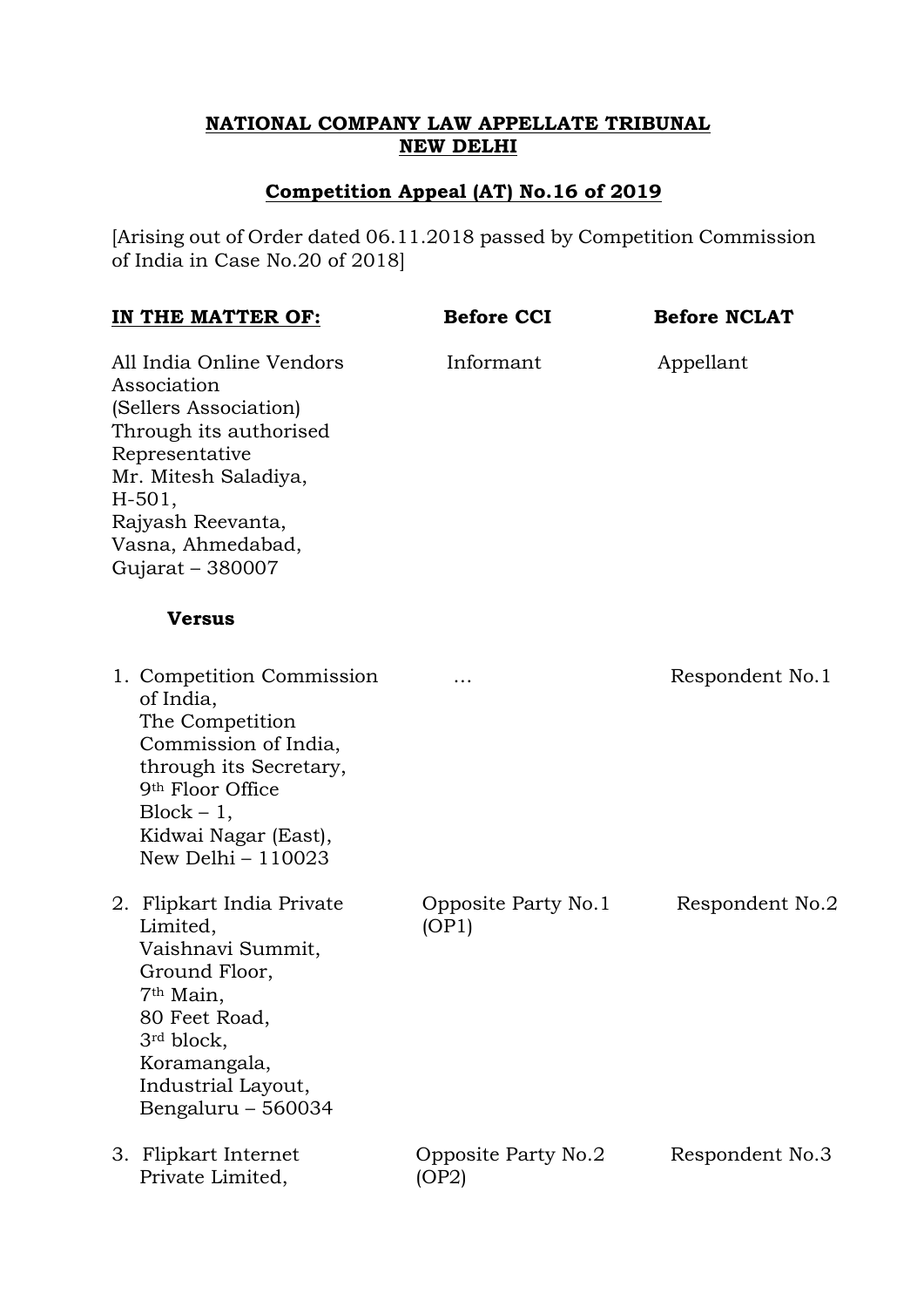Vaishnavi Summit, Ground Floor, 7th Main, 80 Feet Road, 3rd block, Koramangala, Industrial Layout, Bengaluru – 560034

| <b>For Appellant:</b>  | Shri Chanakya Basa, Advocate                                                                                                                                                                              |
|------------------------|-----------------------------------------------------------------------------------------------------------------------------------------------------------------------------------------------------------|
| <b>For Respondent:</b> | Shri Amit Sibal, Sr. Advocate with Shri Rajshekhar<br>Rao, Shri Yaman Verma, Ms. Neetu Ahlawat, Ms.<br>Sonali Charak, Shri Chaitanya Puri, Shri Saksham<br>Dhingra and Shri Areeb Y. Amanullah, Advocates |

## **J U D G E M E N T (4th March, 2020)**

## **A.I.S. Cheema, J. :**

1. This Appeal has been filed by the Appellant - All India Online Vendors Association against Competition Commission of India (CCI - in short) (Respondent No.1), Flipkart India Private Limited (Respondent No.2) and Flipkart Internet Private Limited (Respondent No.3). Respondents 2 and 3 were arrayed as OP1 and OP2 before CCI. We will refer to these Respondents as OP1 and OP2.

2. This Appeal has been filed as the information submitted by the Appellant under Section 19(1)(a) of the Competition Act, 2002 (Act – in brief) against OP1 and OP2, inter alia, alleging that contravention of provisions of Section 4 of the Act, was ignored by CCI holding that no case of contravention of provisions of Section 4 of the Act was made out and the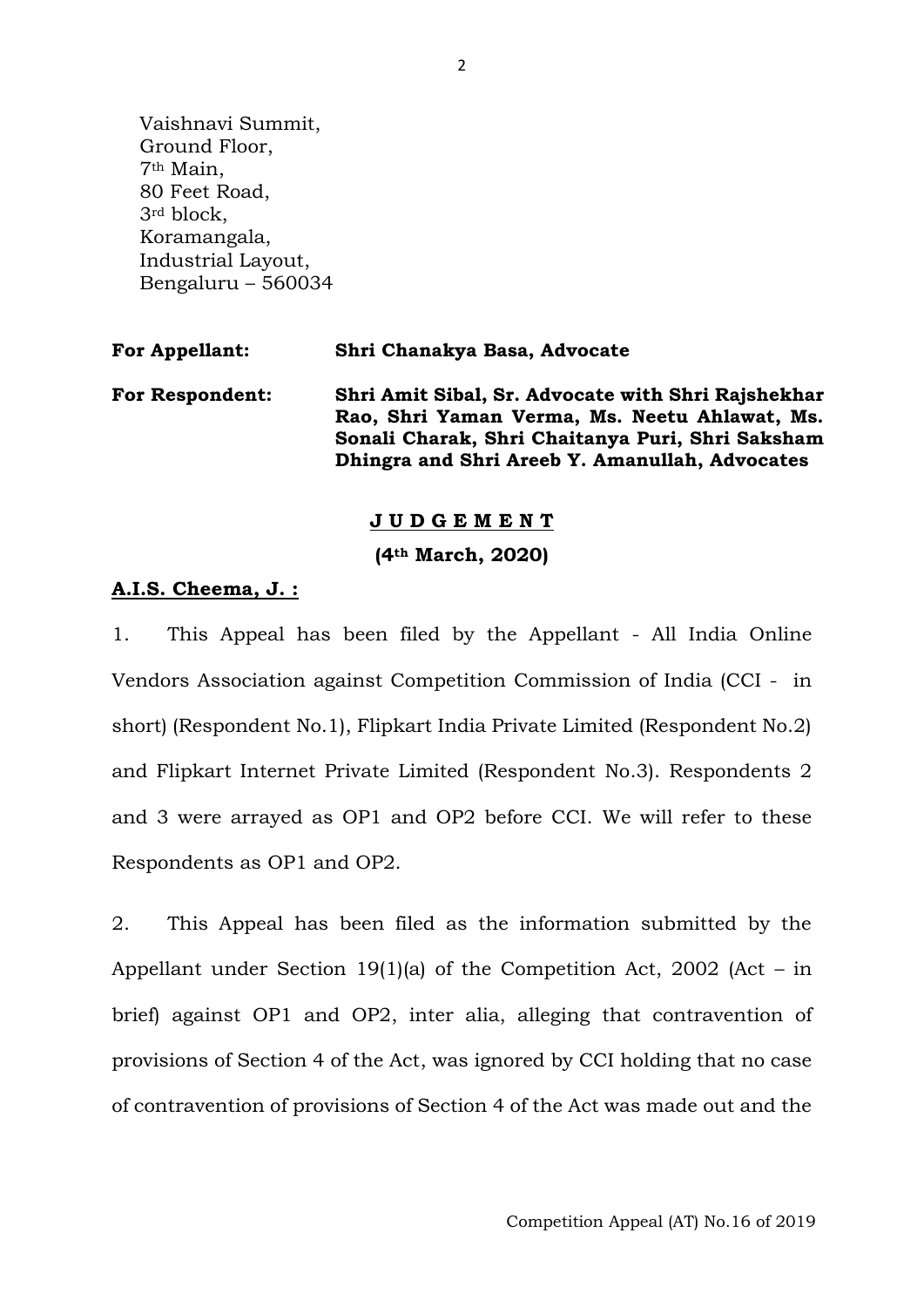matter was directed to be closed in terms of provisions under Section 26(2) of the Act.

3. The Appellant (Informant) claims that it had placed information as well as additional informations twice, putting on record sufficient material to direct the Director General to cause investigation in the affairs of the OP1 and OP2.

4. The Appellant claims that OP1 sells goods to companies like, WS Retail Services Private Limited, which was owned by founders of OP2 till 2012. The sale is made at discounted price to OP2 and thereafter, these are sold on the platform operated by OP2. OP1 is engaged in wholesale trading/distribution of books, mobiles, computers and related accessories. OP2 is engaged in e-commerce marketplace business under the brand name "Flipkart.com". According to the Appellant, OP2 connects buyers and sellers on its electronic marketplace platform, for which it receives platform fee from the registered sellers. The Appellant claims that the act of OP1 selling goods to companies like, WS Retail Services Private Limited, at discounted price and thereafter, the same being sold on platform operated by OP2 on discounted prices, was in the nature of preferential treatment to certain sellers. Unfair trade practices were being followed and corporate veil was required to be lifted. The acts of the OP1 and OP2 were in conflict with other manufacturers selling on their platform and their own brands like 'Smartboy' and 'Billion'.

Competition Appeal (AT) No.16 of 2019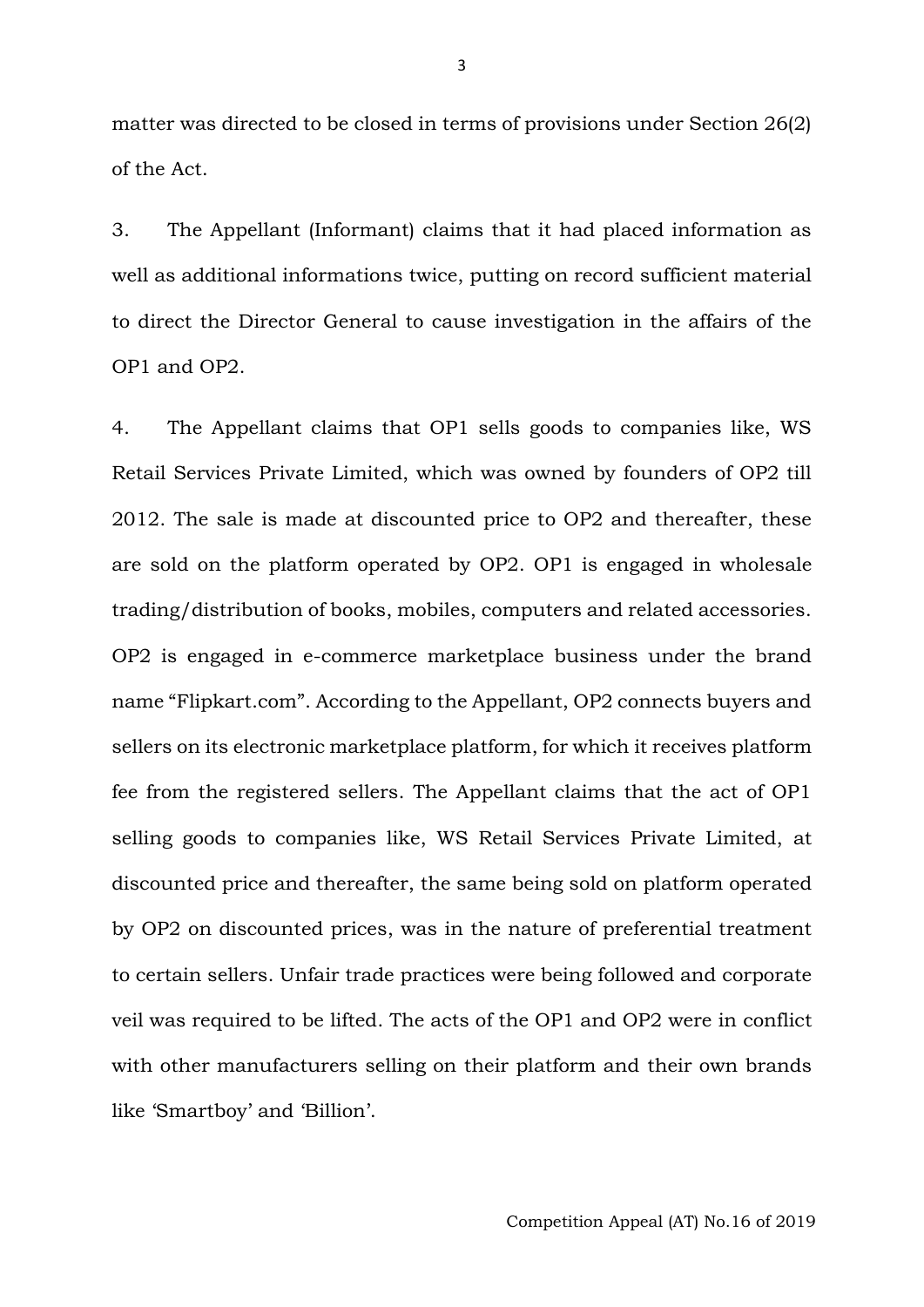5. By additional informations submitted, the Appellant referred to various reports showing activities indulged in by OP1 and OP2 to claim that action was required to be taken under the Act.

6. The Impugned Order shows that CCI heard the parties and noticed Judgement dated 25th April, 2018 passed by Hon'ble Income Tax Appellate Tribunal, Bangalore Bench. CCI recorded that it has examined the rival contentions of the parties. CCI observed in Paragraphs -18 and 19 of the Impugned Order as under:-

> "18. Perusal of the Information reveals that the Informant has essentially made allegations against Flipkart Internet/OP-2. It is alleged in the information that OP-2, which operates the Flipkart marketplace for selling of goods online in India, has abused its dominant positon in the said market by facilitating discounts and by further leveraging its positon to enter into another market of manufacturing products through private labels. In this connection, the Informant alluded to the role of OP-1 by pointing out that the strategy of OP-1 was to acquire goods from various persons and to immediately sell the same to WS Retail Services Private Limited at a discount which would, in turn, sell such goods as sellers on the internet platform Flipkart.com of OP-2.

> 19. Thus, it is evident that there is no need to define two relevant markets as urged by the counsel appearing on behalf of Flipkart and the impugned conduct can be examined with reference to delineation of one relevant market alone which is relatable to OP-2."

7. Thus, the CCI concentrated only on the role of OP2- Flipkart Internet India Ltd. The CCI then went on to consider as to how OP2 operates on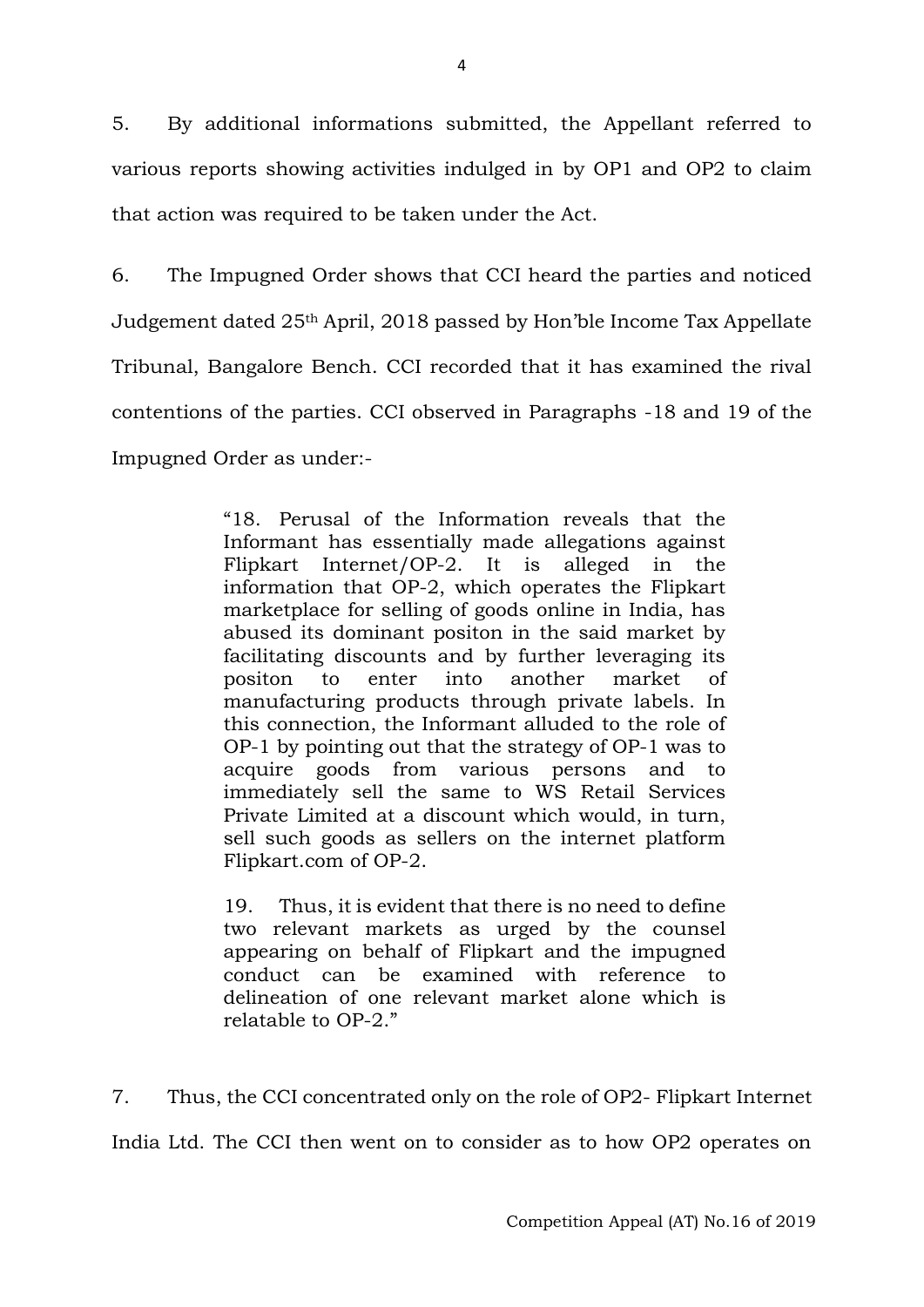marketplace-based e-commerce platform, which facilitates trade between end-customers and third party sellers. According to CCI, such platforms are merely an alternate distribution channel to offline distribution (or brick and mortar stores). It was observed that sellers on the Flipkart marketplace not only have the option but also the ability and choice to sell their products on other marketplace-based e-commerce platforms as also through offline modes of retail distribution. It held that e-commerce marketplaces are connecting links between buyers and sellers. It observed that several e-commerce companies are opening physically offline stores to offer online buyers the touch-and-feel experience. It was stated that there are also various offline retailers who have started their online ventures. It considered difference between online retail store and online marketplace platform and held that the relevant product market, in the case, may be considered as "Services provided by online marketplace platforms." It also held that geographical market in the matter is "India" and relevant market could be defined as "Services provided by online marketplace platforms for selling goods in India".

8. Impugned Order shows that CCI considered the question of dominance and observed that the Informant has not given any credible source for the market share data to claim that OPs hold over 40% market share. It considered the defence of opposite parties that there are multiple players in the online marketplace platforms. It observed that presently Flipkart and Amazon were bigger competitors. It observed that with regard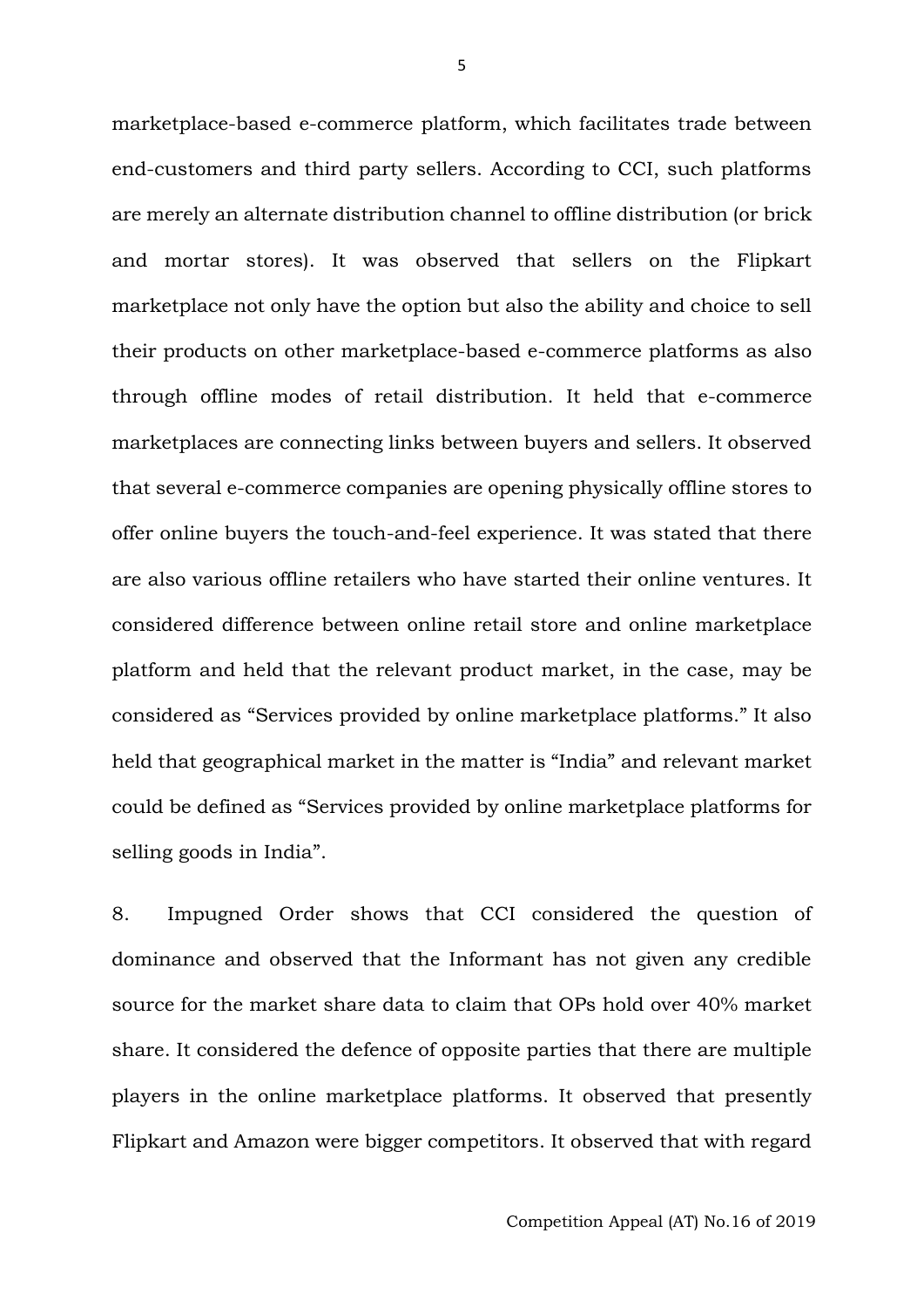to entry barriers, it is possible for new entrants to create online marketplace platforms but the advantage gained by incumbents due to network effects may be difficult to breach. Respondents pointed out that there were other new players in the marketplace as Paytm Mall. CCI observed that Flipkart India is not dominant in the relevant market of "Services provided by online marketplace platforms for selling goods in India". It observed that there was no restriction on any entity desirous of dealing with Flipkart India as a business to business customer. Further business to business customers are independent third party ventures with whom Flipkart India has arm's length arrangement. It was observed in Para – 31 (Page 72) as under:-

> "31. ………. With reference to abusive conduct attributable to Flipkart Internet, it was submitted that the terms and conditions on which sellers access the Flipkart marketplace are standard and the incentive are based on objective criteria such as quality of product and volume and value of sales. Any person/entity desirous of selling its products through the Flipkart marketplace can register on it, subject to satisfaction of standard terms and conditions. ……….."

For such reasons, CCI found that the matter deserves to be closed.

9. We have heard Counsel for both sides and perused the record. The Appellant and the Respondent have also submitted written submissions (Diary Nos.13925 and 13918). We have gone through the written submissions also.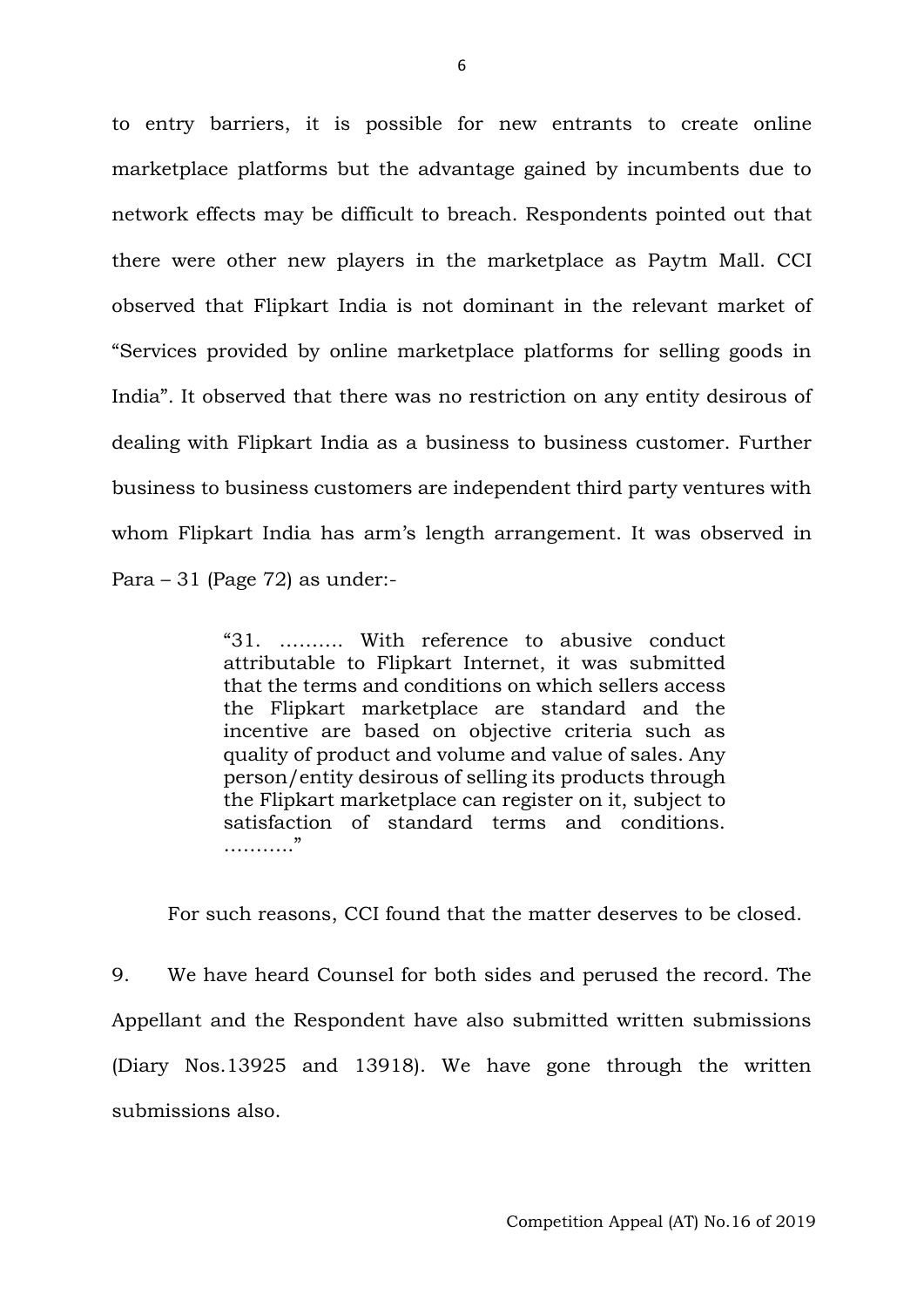10. Parties are making various averments against each other. However, considering the stage at which matter stood before CCI, it appears to us that the only question which was required to be looked into by CCI under Section 19(1)(a) read with Section 26(1) was:-

Whether the Informant made out "prima facie" case of contravention of Section 4 of the Act.

At such stage, it is necessary for the Informant to only establish a prima facie case. In the present matter, violation of provisions of Section 4 was alleged. According to the Appellant, the OP1 and OP2 were abusing their dominant position by OP1 purchasing goods and selling the same to vendors owned by founders of OP2 who in their turn sold the same at discounts on the platforms operated by OP2.

Section 4(i) and (ii) and the first explanation may be reproduced for reference:-

> "**4. Abuse of dominant position**—(1) No enterprise or group shall abuse its dominant position.

> (2) There shall be an abuse of dominant position under sub-section (1), if an enterprise or a group,--

> > (a) directly or indirectly, imposes unfair or discriminatory--

(i) condition in purchase or sale of goods or service; or

(ii) price in purchase or sale (including predatory price) of goods or service.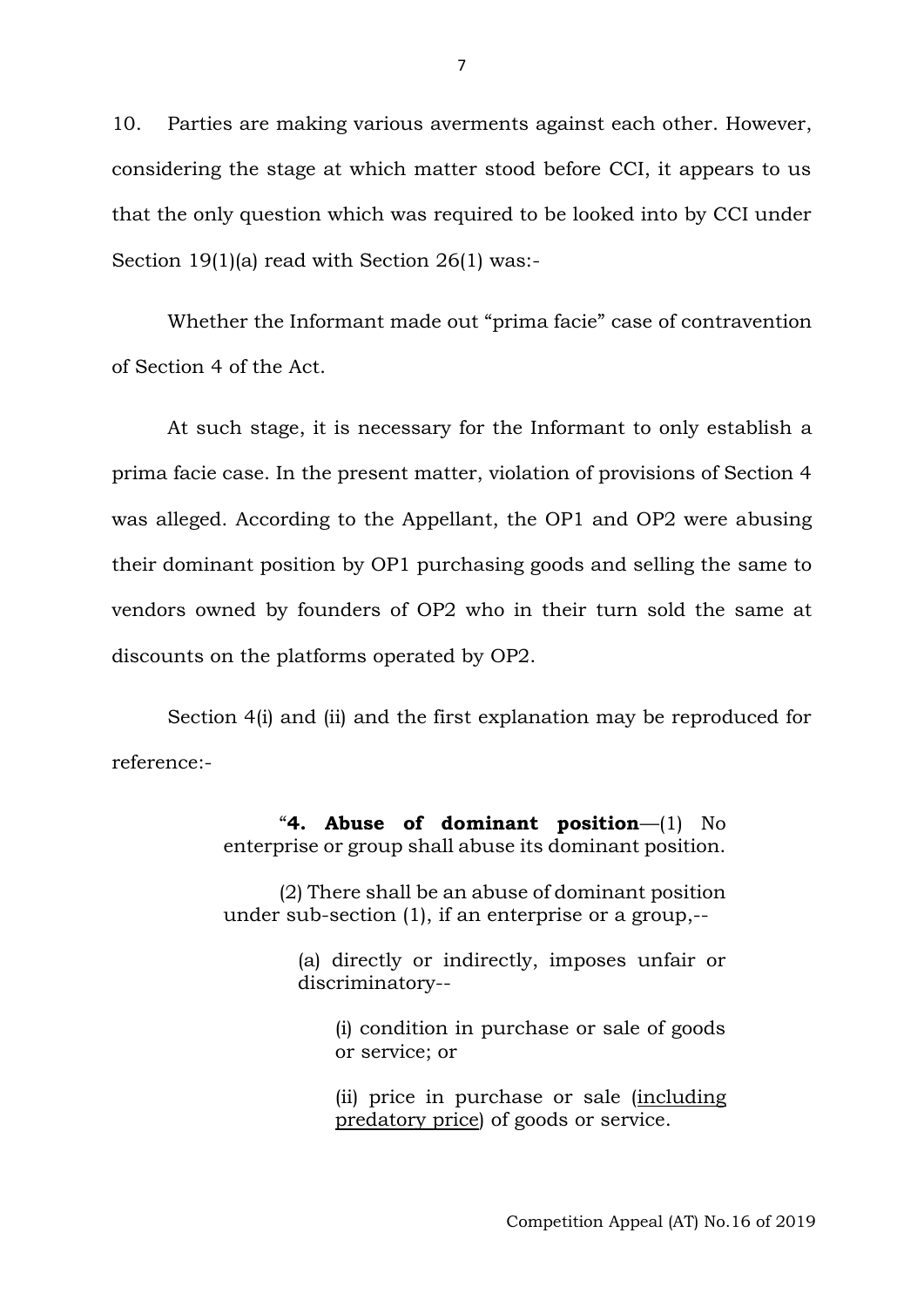Explanation.--For the purposes of this clause, the unfair or discriminatory condition in purchase or sale of goods or services referred to in sub-clause (i) and unfair or discriminatory price in purchase or sale of goods (including predatory price) or service referred to in sub-clause *(ii)* shall not include such discriminatory condition or price which may be adopted to meet the competition; or……………"

[Emphasis supplied]

11. In this context, the learned Counsel for the Appellant has referred to Judgement dated 25th April, 2018 passed by the Hon'ble Income Tax Appellate Tribunal, Bangalore Bench in the matter of **"Flipkart India Private Limited Vs. Assistant Commissioner of Income-Tax"** in ITA No.202/Bang/2018. Copy of the said Judgement is at Page – 298 of the Appeal Paper Book. The learned CCI noticed this Judgement – "Flipkart India" but did not discussed the same. The Appellant is relying on the observations made by the Assessment Officer which was extensively referred to in the Judgement by Income Tax Appellate Tribunal (ITAT). With regard to this Judgement, the defence of the OP1 and OP2 is that ITAT had rejected the findings of the Assessing Officer. That, the observations were made by Assessing Officer relating to OP1, which is wholesale business to business entity, and that the same were not with regard to Flipkart Internet. According to the Respondents, Flipkart India has a miniscule position in business to business market and cannot act independent of market forces. According to them, ITAT found that the parties purchasing products from Flipkart India were unrelated third parties.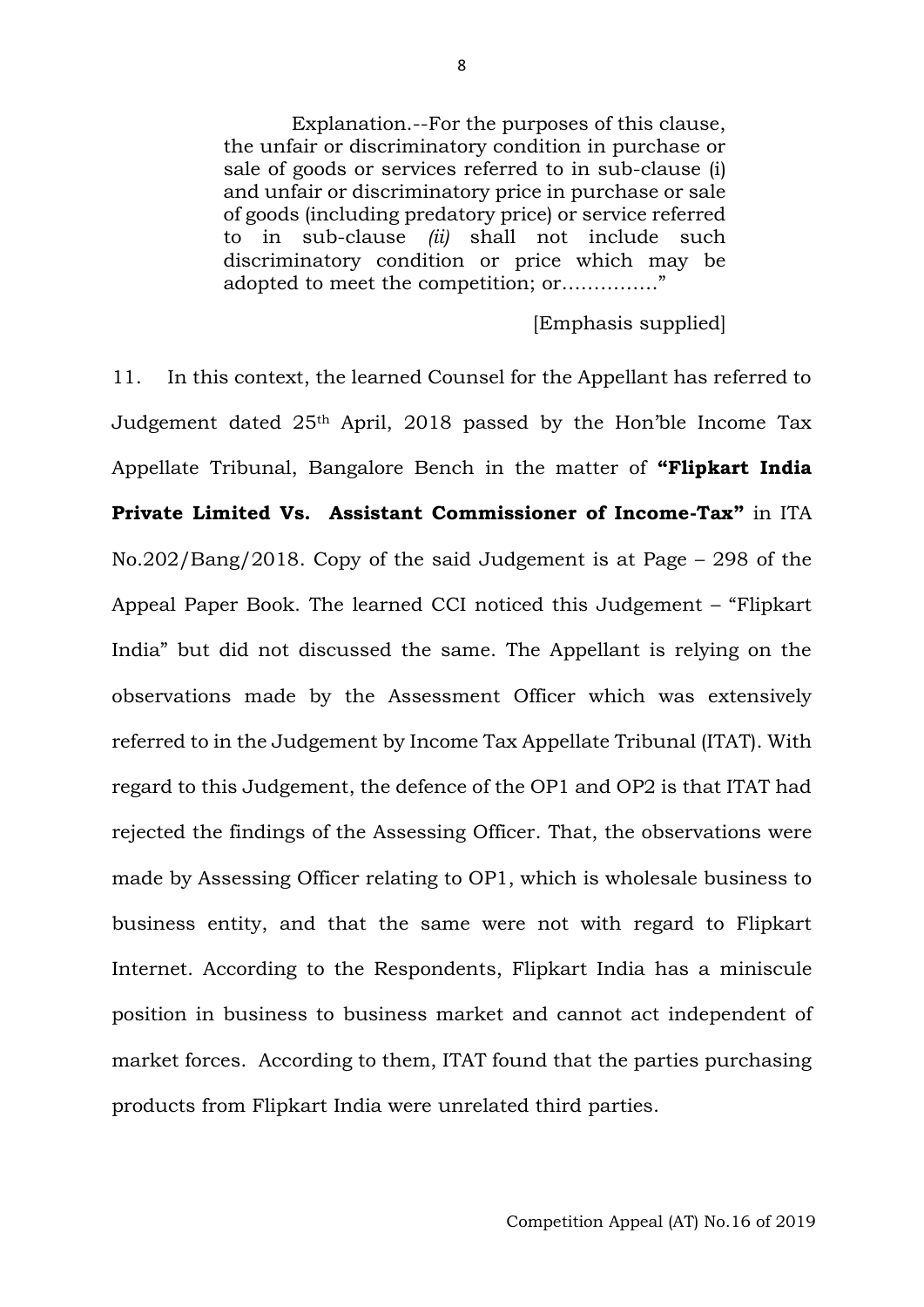12. As at the present stage, we are concerned only to see whether a prima facie case is made out. It appears necessary to make some reference to this Judgement of ITAT which ultimately was a result of Assessing Officer taking certain actions under the Income Tax Act and coming to certain findings to impose tax. No doubt, the findings were found fault with by the ITAT to set aside the imposition of tax but that would be besides the issue as in the Judgement, naturally, Appellate Tribunal was dealing only with the question of applicability of the concerned provisions of the Income Tax Act to the facts which were found by the Assessing Officer. It is thus, necessary to see what were the "facts found" by the Assessing Officer which are matter of record. Assessee referred in the Judgement was present OP1. Present OP2 is engaged in e-commerce marketplace business under the brand name "Flipkart.com".

13. The ITAT Judgement (Page – 298) in Para – 3 recorded:-

"3. The AO noticed that the Assessee was a wholesale dealer and acquired goods from various persons and was immediately selling the goods to retail sellers like M/S. WS Retail Services Pvt. Ltd. and others, who subsequently would sell those goods as sellers on internet platform under the name 'Flipkart.Com'. The AO further noticed that the Assessee has been purchasing goods at say Rs.100/ and selling them to the retailers at Rs.80/-. The purchases during the relevant previous year was Rs.10335,73,05,882/- and sales was Rs.9351,75,05,319/-. After excluding closing stock of unsold goods, the purchase and sales figure were as follows:

| Purchases          | Rs.10335,73,05,882   |
|--------------------|----------------------|
| Less: Stock Unsold | Rs. 741,83,06,836    |
|                    | Rs. 9593,89,99,046   |
| Less: Sale Value   | Rs.9351,75,05,319    |
| Gross Loss         | Rs. 242, 14, 93, 727 |
|                    |                      |

Competition Appeal (AT) No.16 of 2019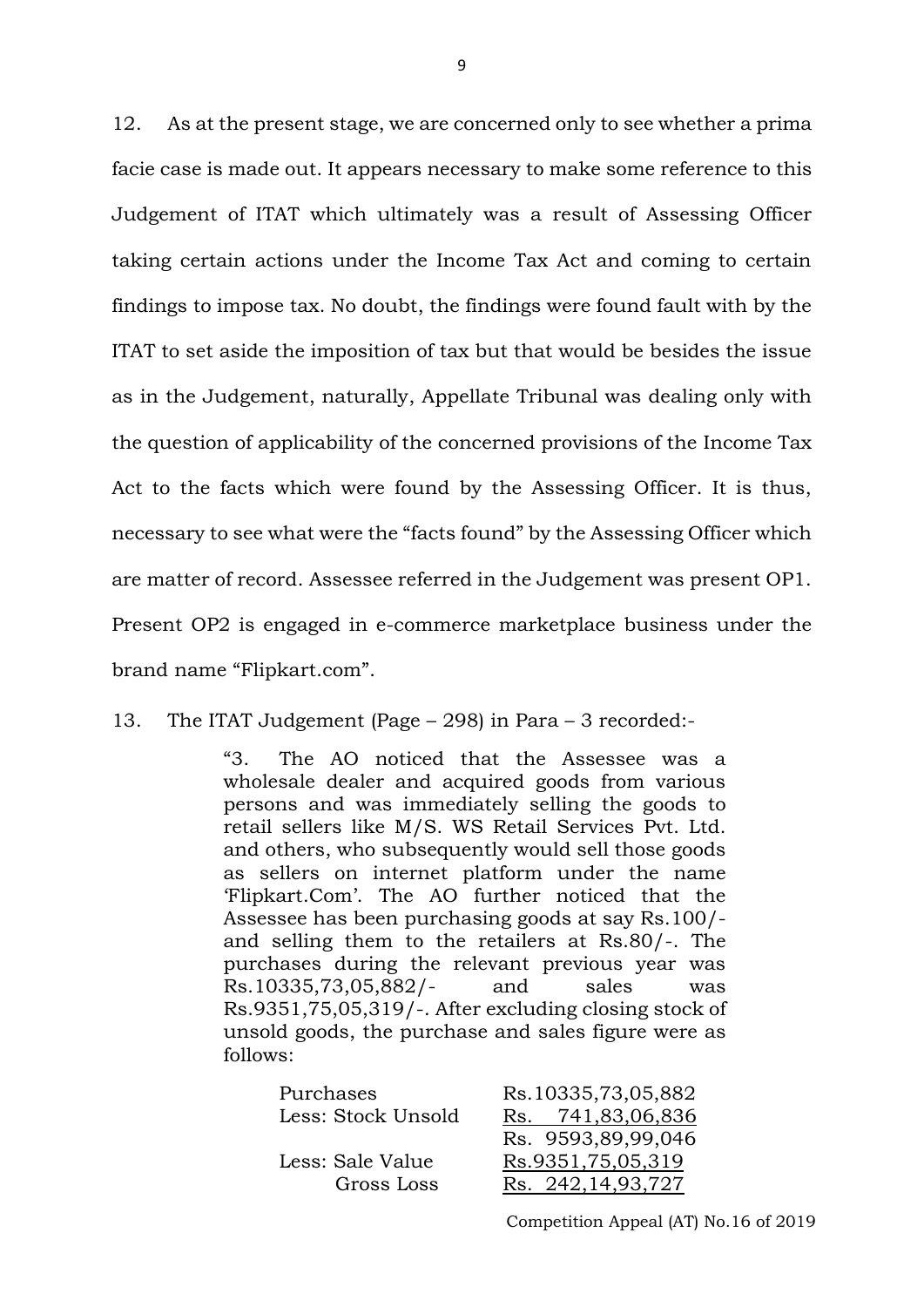4. The loss in terms of percentage was 2.52% of the cost of purchase value. The AO was of the view that the action of the Assessee in selling goods at less than cost price was not a normal business practice. He therefore called upon the Assessee to explain the purpose of selling goods at less than cost price."

ITAT Judgement shows that the Assessing Officer had examined Senior Vice-President and Finance Controller of Flipkart Group and it was noted by ITAT (Para – 7 of the Judgement) as under:-

> "7. ……..… The sum and substance of the statement of the Vice-President according to the AO was that the strategy of selling at a price lower (predatory pricing) than the cost price is to capture market share and to earn profits in the long run. According to the AO the benefit to the online buyer in the short run in the form of lower price is to create indirect benefit to the Assessee in the long run."

The above Judgement further shows as under:-

"9. The AO thereafter concluded that the losses incurred by the Assessee was to create marketing intangible assets and therefore the loss to the extent it is created due to predatory pricing should be regarded as capital expenditure incurred by the Assessee and should be disallowed. The AO was however gracious in holding that the value of marketing intangibles should be considered as an asset used for the purpose of business for which the Assessee should be eligible to claim depreciation at 25%. In coming to this conclusion, the AO made the following observations in his order.:

> *"3.9. Assessee is following a business model of creating marketing intangible assets for longterm benefits. Various evidences of same can be summarized as under:*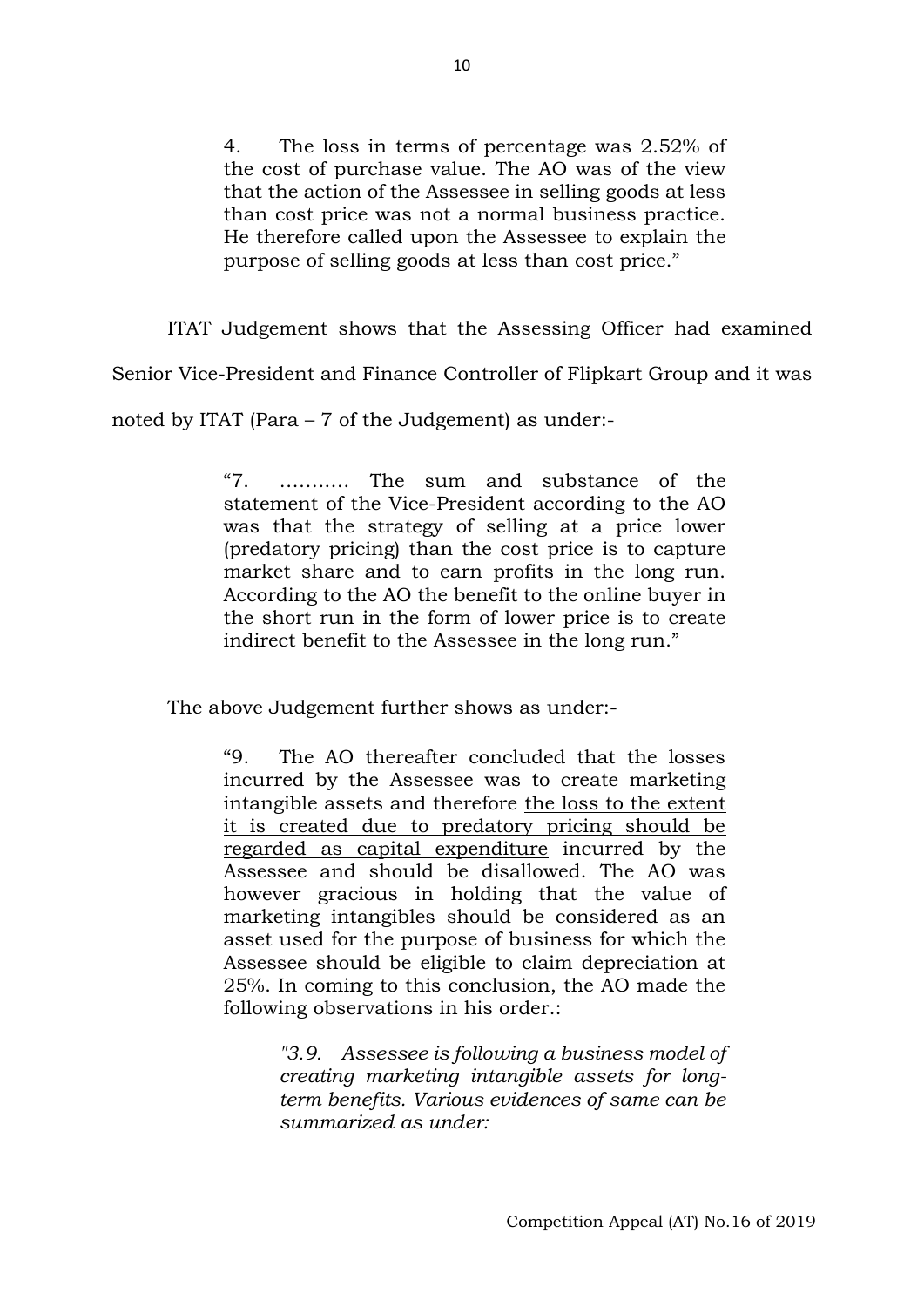*A. Assessee sells its goods at a price lower than cost price* 

*B. Assessee has made losses consistently for the last 5 years. Yet it has a high valuation. What could be the rationale for high valuation other than the value of business model the marketing intangible and consumer goodwill.*

*C. Assessee has not made profit even once till date. Its equity is being eroded. Yet it gets fresh investments from venture and angel investors at a high valuation. Fund managers and investors make detailed verification and analysis of the business model and approve a valuation. These fund managers accept that Assessee inspite of incurring losses, has generated huge marketing intangible, brand.*

*3.10. At this juncture it is important to stress that the predatory pricing strategy of assessee is a long term strategy and hence the capital asset generated have enduring benefits for the company. Assessee has taken over the business "Flipkart Online Pvt.Ltd." by a slump sale in FY 2011-12. But prior to take over of the business, the business has been consistently making losses. The business has eroded its equity in losses; yet has attracted heavy investments from India and abroad. By accounting standards as well as provisions of [Income Tax](https://indiankanoon.org/doc/789969/)  [Act,](https://indiankanoon.org/doc/789969/) expenditure made towards generation of capital assets should be capitalized. Assessee should not such expenditure as revenue expenditure. Hence the value of marketing intangibles should be disallowed and 25% only should be allowed as depreciation u/s. 32 of [IT](https://indiankanoon.org/doc/789969/)  [Act,](https://indiankanoon.org/doc/789969/) 1961.*"

[Emphasis supplied]

Para – 11 of the Judgement is as follows:-

"11. The AO however concluded that the Assessee followed predatory pricing in order to create marketing intangibles and brand. According to him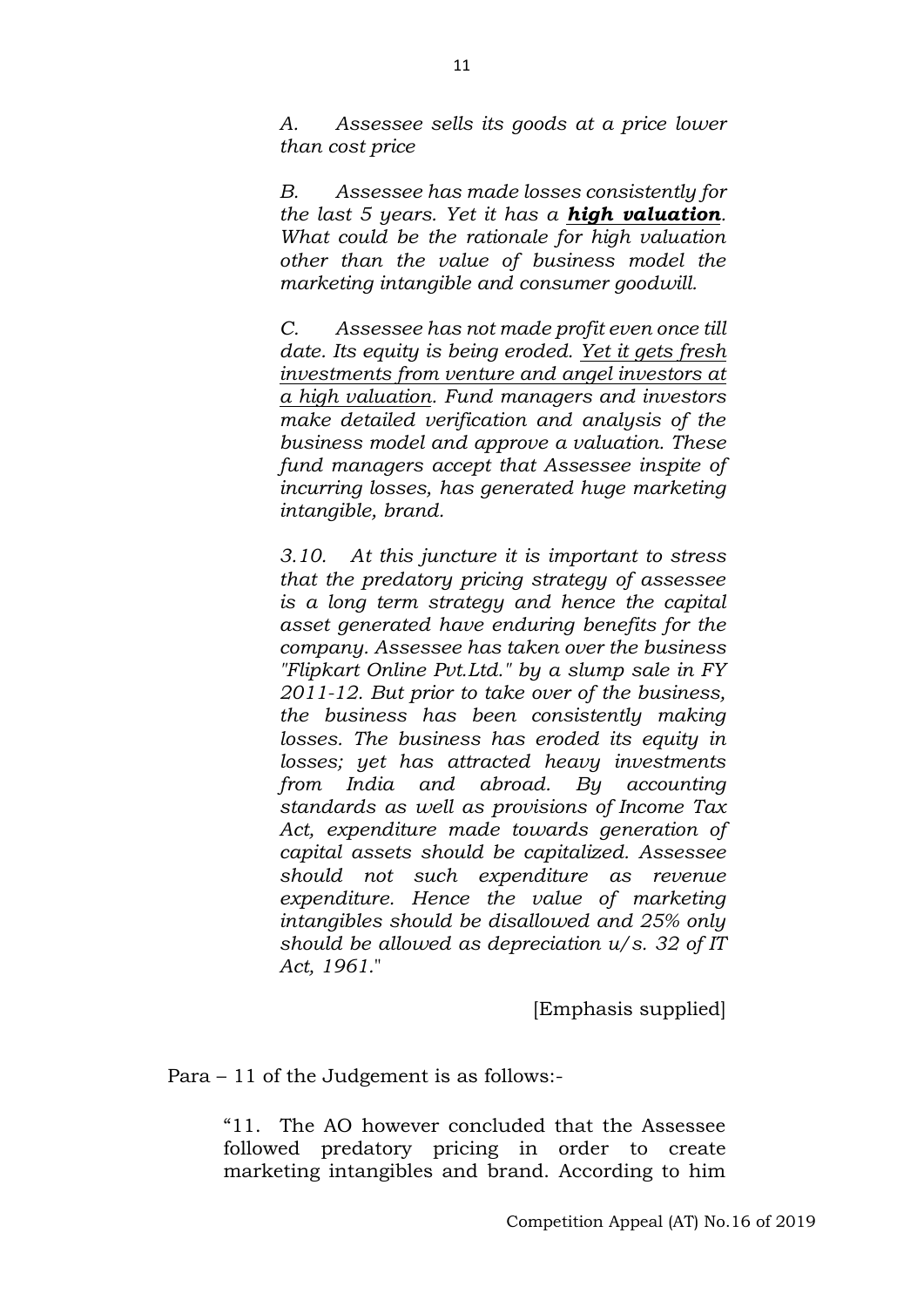the enhanced valuations at which venture capitalists invest in the Assessee is based on intangibles generated by Assessee. Hence, selling at a price below prices is not an irrational economic behaviour. It is a clearly thought strategy to establish a monopoly in market by brand building by generating consumer goodwill. This strategy naturally leads to generation of intangible assets and enduring benefit."

[Emphasis supplied]

14. Judgement of the ITAT shows that against Order of Assessing Officer, the Assessee (OP1) preferred Appeal to CIT(A) which confirmed the Order of Assessing Officer and rather withdrew depreciation of 25% on intangible assets which had been allowed by the Assessing Officer. Judgement of the ITAT shows that it then heard the parties and considered the provisions of the Income Tax Act, 1961 and discussed (in Para – 50 of that Judgement) that the retailers therein were unrelated parties of the Assessee and that the retailers were selling goods through Assessees web portal (Flipkart.com). The learned ITAT considered the case of the Assessee and did not agree with the Assessing Officer observing in para – 55 as under:-

> "55. As rightly contended by the learned counsel for the Assessee there was no accrual of any liability on account of any expenditure or actual outflow of funds towards expenditure. One cannot proceed on the basis of presumption that the profit foregone is expenditure incurred and further that expenditure so incurred was for acquiring intangible assets like brand, goodwill etc.

It found that it was not possible to say that profits foregone created goodwill or any other intangibles or brand to the Assessee. For such reasons, it was found that the loss declared by the Assessee in the return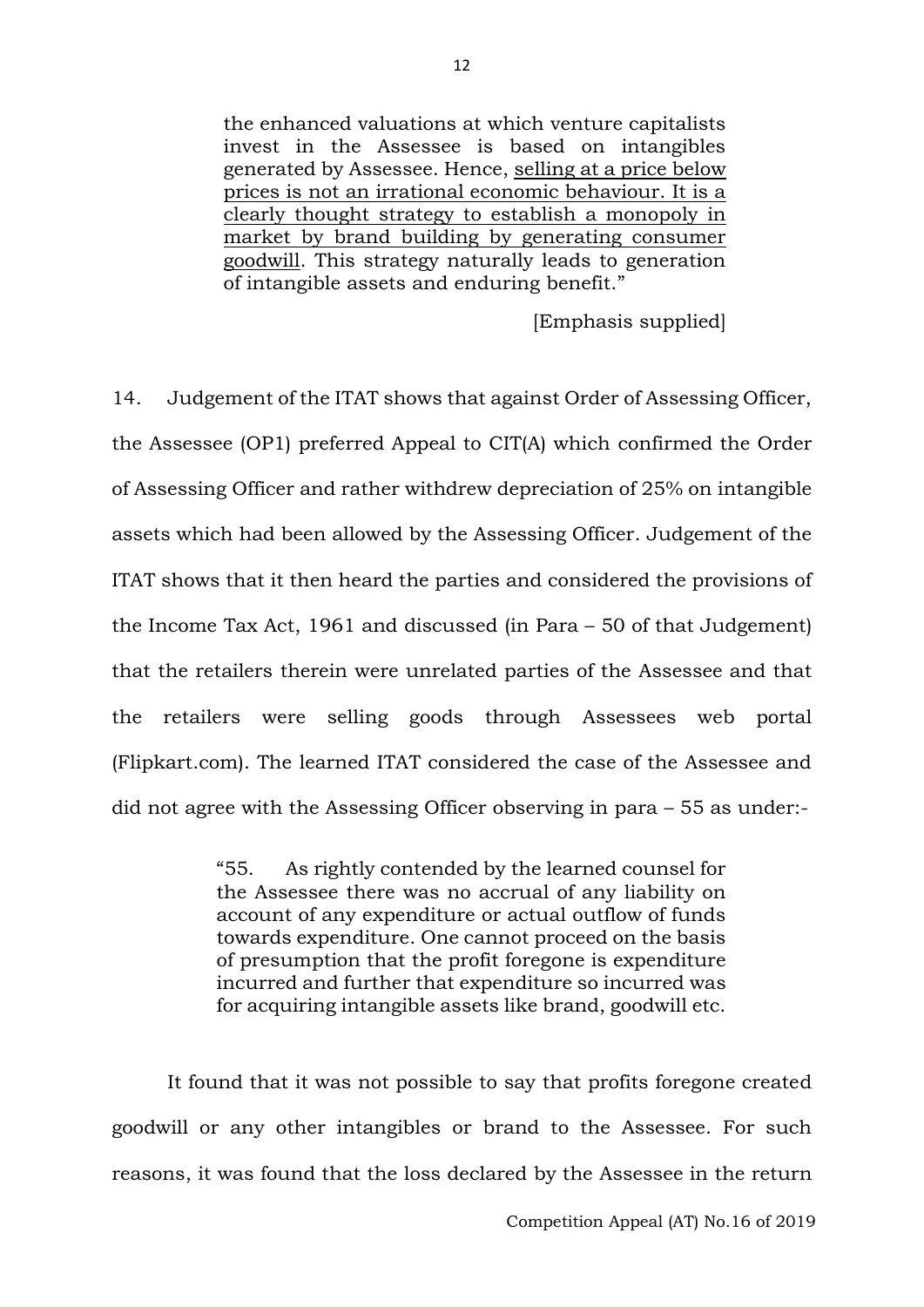of income should be accepted by the Assessing Officer and the action of Assessing Officer disallowing expenses and arriving at positive total income by assuming that there was an expenditure of a capital nature incurred and that it was chargeable to tax without any basis.

15. The above discussion makes it clear that ITAT set aside the Orders passed by the Assessing Officer, confirmed by CIT(A) as they did not fit into the requirements of law under the Income Tax Act. But then the Judgement still shows manner in which OP1 was operating in the market and predatory pricing was resorted to. The Order also shows that OP1 was selling goods to retail sellers like, WS Retail Services Private Limited and others who subsequently, would sell their goods as sellers on internet platform under the name Flipkart.com, i.e. OP2. The Appellant has rightly pointed out there is a link between what OP1 and OP2 were doing. Predatory pricing by OP1 is also pointed out. The facts recorded by Assessing Officer regarding the manner in which OP1 and OP2 were operating is material. The conclusions drawn to impose tax may have been set aside by ITAT; but the facts noticed do make out a prima facie case to have a look under the Competition Act. These were actions by Government Authorities. What happened ultimately in the Appeal before ITAT is not material as far as the issues which are for our consideration.

16. We find that the Appellant did make out a prima facie case which required CCI to direct the Director General to cause an investigation to be made in the matter. For such reasons, we set aside the Impugned Order